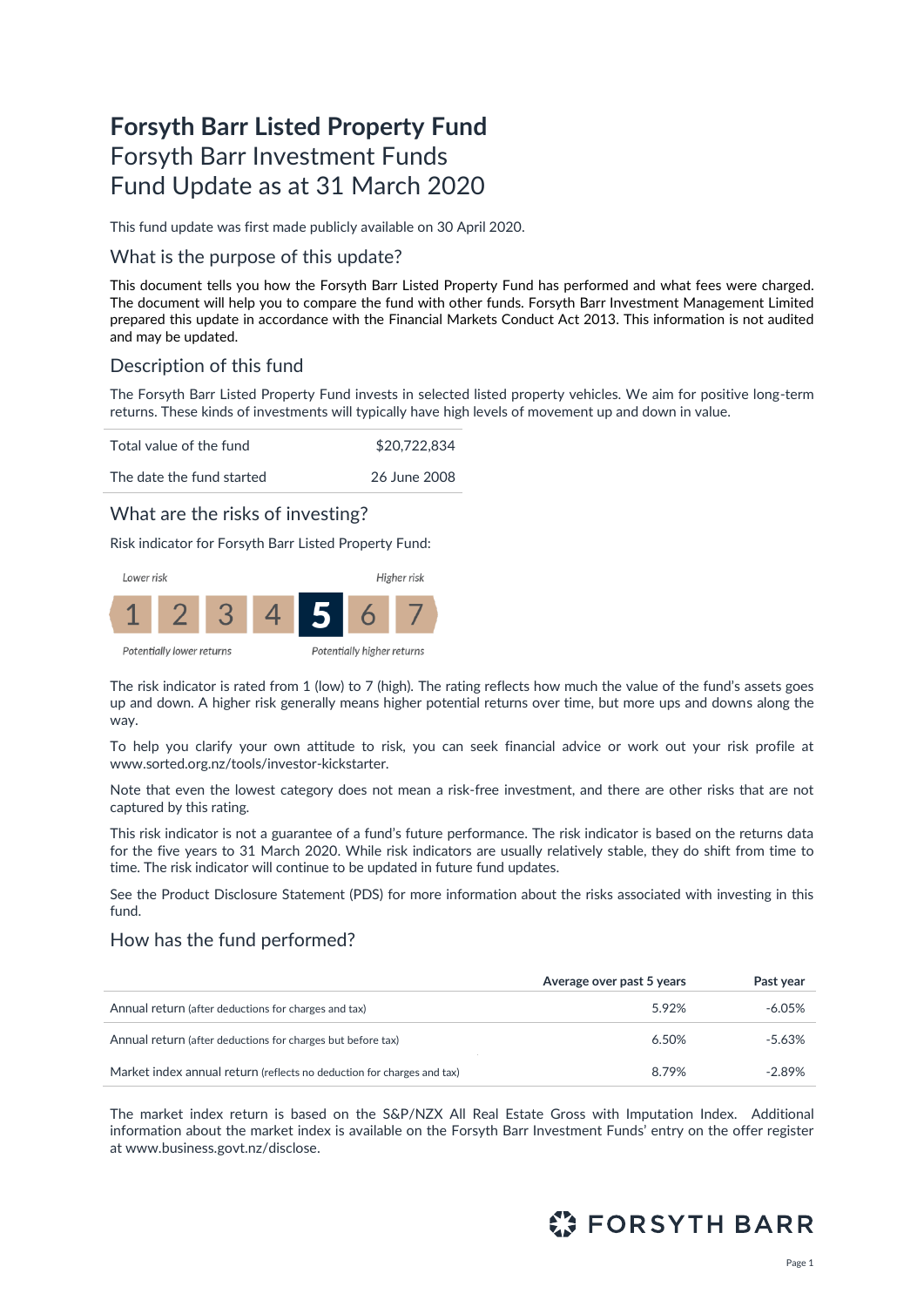#### Annual return graph



This shows the return after fund charges and tax for each of the last 10 years ending 31 March. The last bar shows the average annual return for the last 10 years, up to 31 March 2020.

Important: This does not tell you how the fund will perform in the future.

Returns in this update are after tax at the highest prescribed investor rate (PIR) of tax for an individual New Zealand resident. Your tax may be lower.

### What fees are investors charged?

Investors in the Forsyth Barr Listed Property Fund are charged fund charges. In the year to 31 March 2019 these were:

|                                                       | % of net asset value <sup>1</sup> |
|-------------------------------------------------------|-----------------------------------|
| Total fund charges                                    | 1.32%                             |
| Which are made up of:                                 |                                   |
| Total management and administration charges including | 1.32%                             |
| Manager's basic fee                                   | 1.27%                             |
| Other management and administration charges           | 0.05%                             |
| Total performance-based fees                          | 0.00%                             |
|                                                       | Dollar amount per investor        |
| Other charges                                         | \$0.00                            |
|                                                       |                                   |

Investors are not currently charged any other fees. See the PDS for more information about fees. Small differences in fees and charges can have a big impact on your investment over the long term.

#### **Example of how this applies to an investor**

Jane had \$10,000 in the fund at the start of the year and did not make any further contributions. At the end of the year, Jane incurred a loss after fund charges were deducted but before tax of \$563 (that is -5.63% of her initial \$10,000). This gives Jane a total loss after tax of \$605 for the year.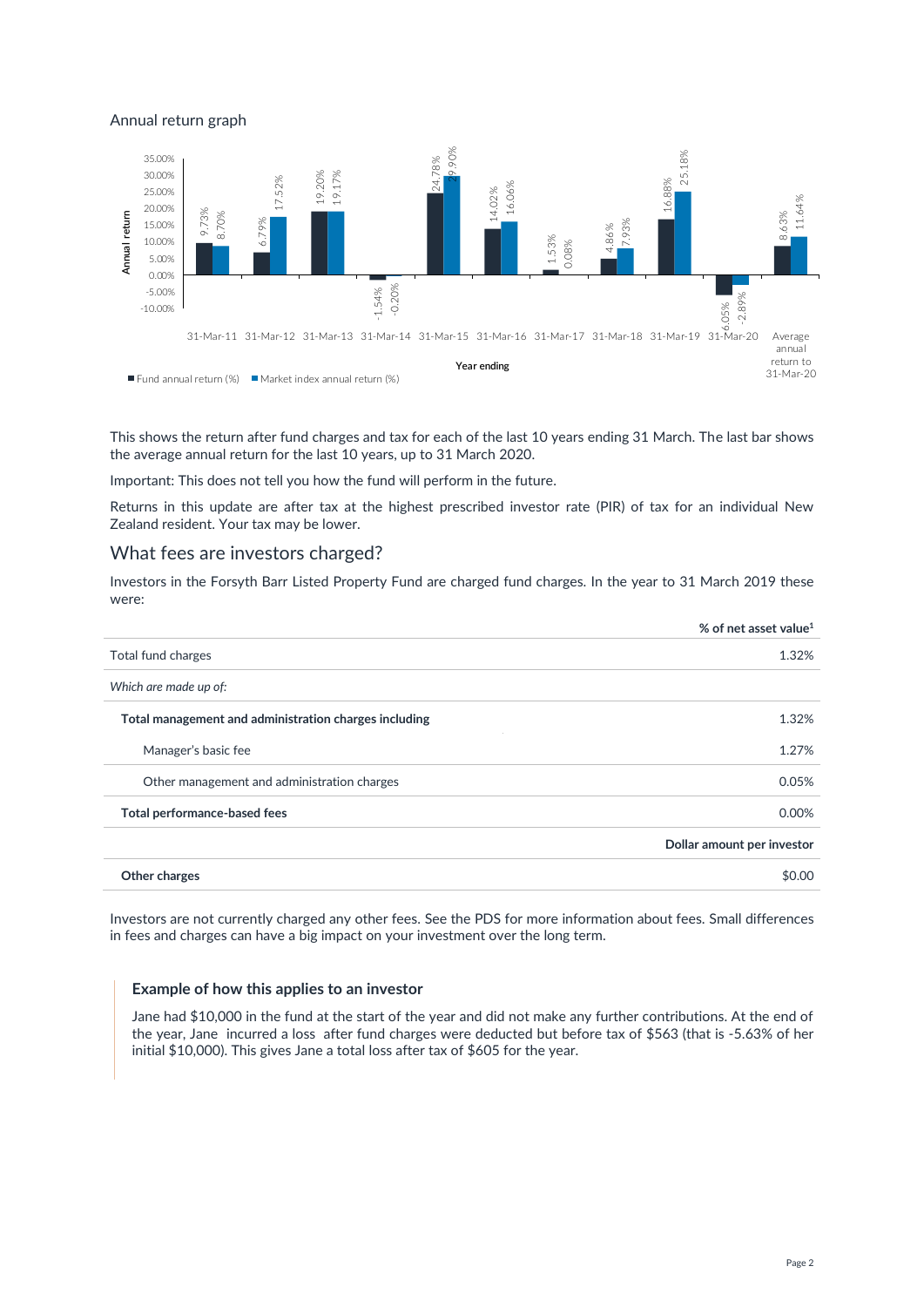# What does the fund invest in?

This shows the types of assets that the fund invests in.



Actual investment mix

#### Target investment mix

| Cash and cash equivalents    | 5.00%  |
|------------------------------|--------|
| New Zealand fixed interest   | 0.00%  |
| International fixed interest | 0.00%  |
| Australasian equities        | 20.00% |
| International equities       | 5.00%  |
| Listed property              | 70.00% |
| Unlisted property            | 0.00%  |
| Commodities                  | 0.00%  |
| Other                        | 0.00%  |

## Top 10 investments

|    |                                                | Percentage of   |                           |             | <b>Credit rating</b> |
|----|------------------------------------------------|-----------------|---------------------------|-------------|----------------------|
|    | Name                                           | fund net assets | <b>Type</b>               | Country     | (if applicable)      |
| 1  | Goodman Property Trust                         | 19.90%          | Listed property           | New Zealand |                      |
| 2  | <b>Precinct Properties New Zealand Limited</b> | 17.52%          | Listed property           | New Zealand |                      |
| 3  | Kiwi Property Group Limited                    | 15.50%          | Listed property           | New Zealand |                      |
| 4  | Property For Industry Limited                  | 9.23%           | Listed property           | New Zealand |                      |
| 5  | Vital Healthcare Property Trust                | 8.70%           | Listed property           | New Zealand |                      |
| 6  | Argosy Property Limited                        | 6.87%           | Listed property           | New Zealand |                      |
|    | <b>Stride Property Group</b>                   | 5.83%           | Listed property           | New Zealand |                      |
| 8  | <b>Investore Property Limited</b>              | 4.71%           | Listed property           | New Zealand |                      |
| 9  | ANZ transactional bank account                 | 4.00%           | Cash and cash equivalents | New Zealand | AA-                  |
| 10 | Asset Plus Limited                             | 1.15%           | Listed property           | New Zealand |                      |

The top 10 investments make up 93.41% of the fund.

We actively manage the fund's foreign currency exposures. As at 31 March 2020, these exposures represented 4.32% of the value of the fund and were unhedged.